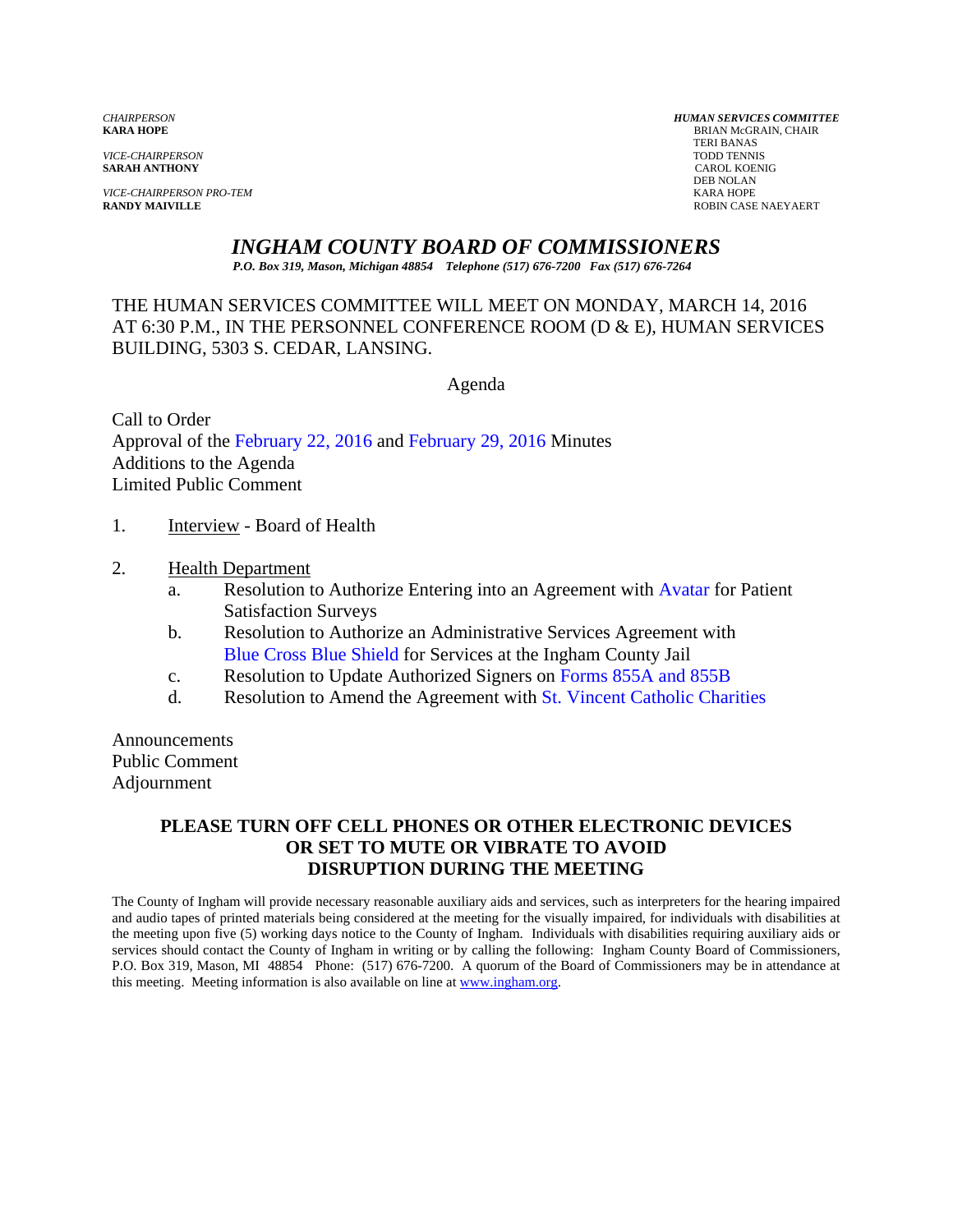#### HUMAN SERVICES COMMITTEE February 22, 2016 Draft Minutes

<span id="page-1-0"></span>

| <b>Members Present:</b> | McGrain, Banas, Tennis, Koenig, Nolan, Hope, and Case-Naeyaert     |
|-------------------------|--------------------------------------------------------------------|
| <b>Members Absent:</b>  | <b>None</b>                                                        |
| Others Present:         | Jared Cypher, Linda Vail, Ryan Buck, Sarah Lurie, and Henry Rojas. |

The meeting was called to order by Chairperson McGrain at 6:30 p.m.in the Personnel Conference Room "D&E" of the Human Services Building, 5303 S. Cedar Street, Lansing, Michigan.

#### Approval of the February 1, 2016 Minutes

MOVED BY COMM. HOPE, SUPPORTED BY COMM. BANAS, TO APPROVE THE MINUTES OF THE FEBRUARY 1, 2016 MEETING.

The minutes were amended as follows:

Commissioner Hope stated that the **reasons for the** delay should be looked at further before any action was taken.

THE MOTION, AS AMENDED, CARRIED UNANIMOUSLY. Additions to the Agenda

Substitutes –

2. Community Mental Health - Resolution Authorizing a Contract with the Community Mental Health Authority of Clinton, Eaton and Ingham Counties (CMH) for Health Services Millage Eligible Services

3. Health Department c. Resolution Honoring Barb Mastin Limited Public Comment

None.

# MOVED BY COMM. CASE-NAEYAERT, SUPPORTED BY COMM. HOPE, TO ADOPT A CONSENT AGENDA OF THE FOLLOWING ACTION ITEMS:

2. Community Mental Health - Resolution Authorizing a Contract with the Community Mental Health Authority of Clinton, Eaton and Ingham Counties (CMH) for Health Services Millage Eligible Services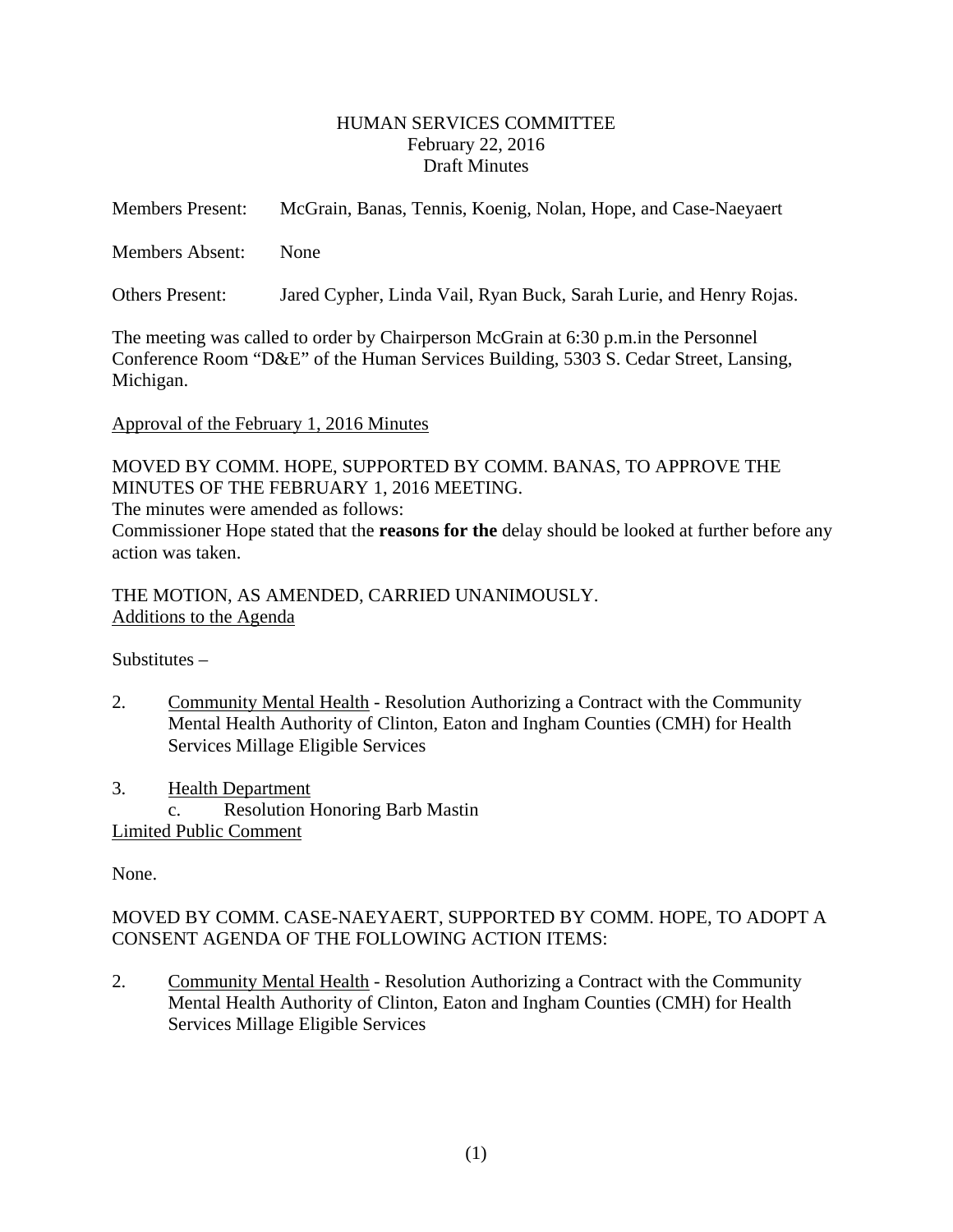- 3. Health Department
	- a. Resolution to Accept U.S. Department of Health and Human Services Health Resources and Services Administration Health Center Cluster Program Funds
	- b. Resolution Honoring Teresa Byrne
	- c. Resolution Honoring Barb Mastin

THE MOTION CARRIED UNANIMOUSLY.

THE MOTION TO APPROVE THE ITEMS ON THE CONSENT AGENDA CARRIED UNANIMOUSLY.

4. Board of Commissioners - Resolution in Support of Shutting Down Enbridge Line 5 Under the Straits of Mackinac

Commissioner Case-Naeyaert stated that she wanted more information about the resolution.

There was a discussion regarding the origins of the resolution.

MOVED BY COMM. BANAS, SUPPORTED BY COMM. HOPE, TO APPROVE THE RESOLUTION IN SUPPORT OF SHUTTING DOWN ENBRIDGE LINE 5 UNDER THE STRAITS OF MACKINAC.

Commissioner Tennis stated that he wanted to table the resolution so that the originator could be contacted.

Commissioner Nolan stated that she did not know if the resolution was at the correct committee.

Commissioner Banas stated that she wanted to hear the rationale behind the resolution. She further stated that she was not sure how often resolutions concerning state-wide issues were passed.

Commissioner Hope stated that resolutions weighing in on state-wide issues were usually presented by a commissioner that felt particularly passionate about the issue.

MOVED BY COMM. TENNIS, SUPPORTED BY COMM. HOPE, TO TABLE THE RESOLUTION FOR THE NEXT MEETING AND TO ASK THE ORIGINATOR TO SUPPLY ADDITIONAL INFORMATION AND ATTEND THE NEXT MEETING IF AVAILIBLE.

THE MOTION CARRIED UNANIMOUSLY.

#### **Announcements**

Commissioner Nolan announced that the Forest Community Health Center opened on February 19, 2016 at 8 a.m. and that the opening was well attended.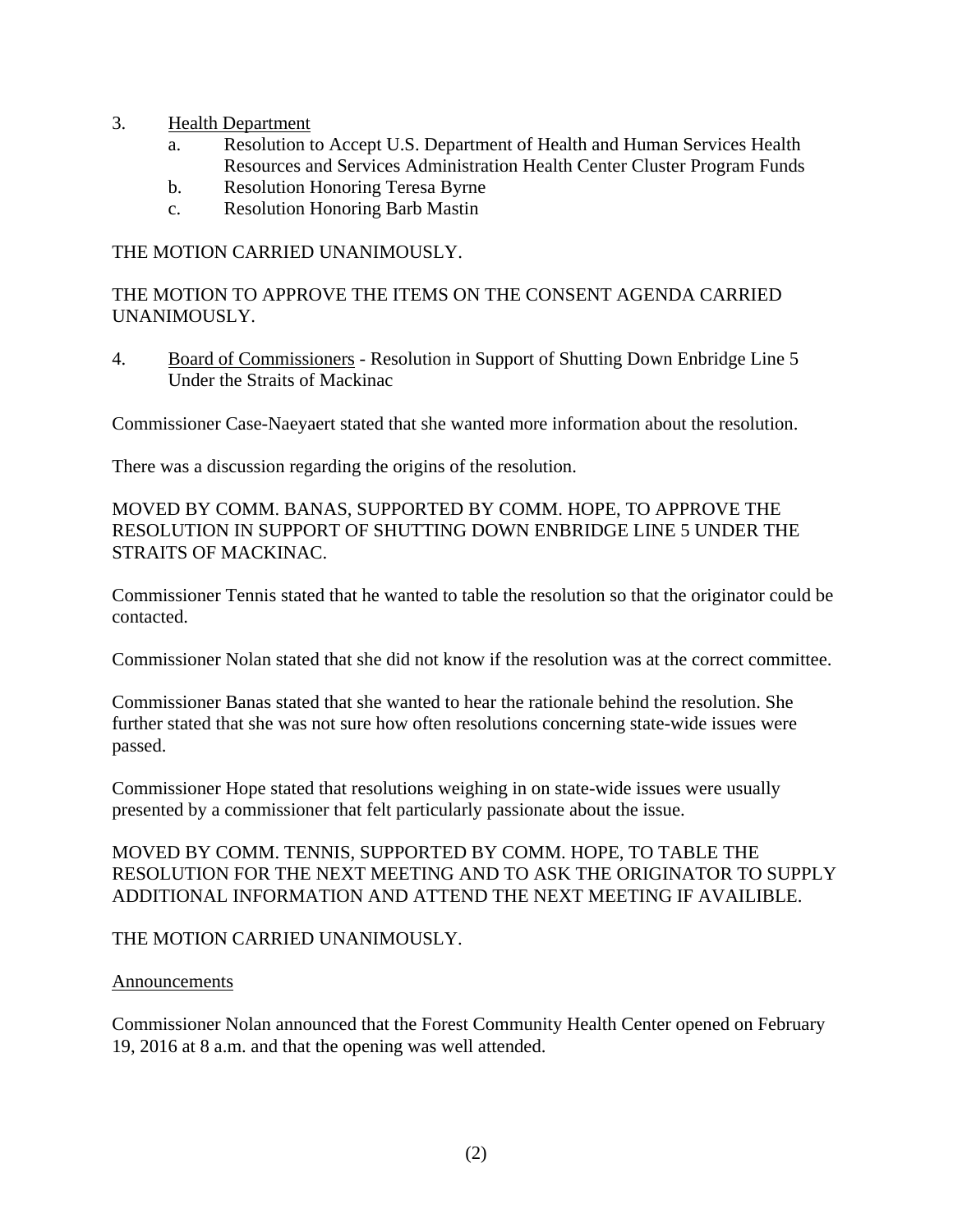Commissioner Tennis stated that the excitement surrounding the opening had extended to other departments.

Commissioner Banas expressed appreciation for the hard work put into building the Forest Community Health Center.

#### Public Comment

Sarah Lurie, CEO of Community Mental Health Authority (CMHA), introduced herself and thanked the committee for their approval of the millage funding for mental health services. She provided an update on the jail psychiatrist position at CMHA.

#### **Adjournment**

The meeting was adjourned at 6:46 p.m.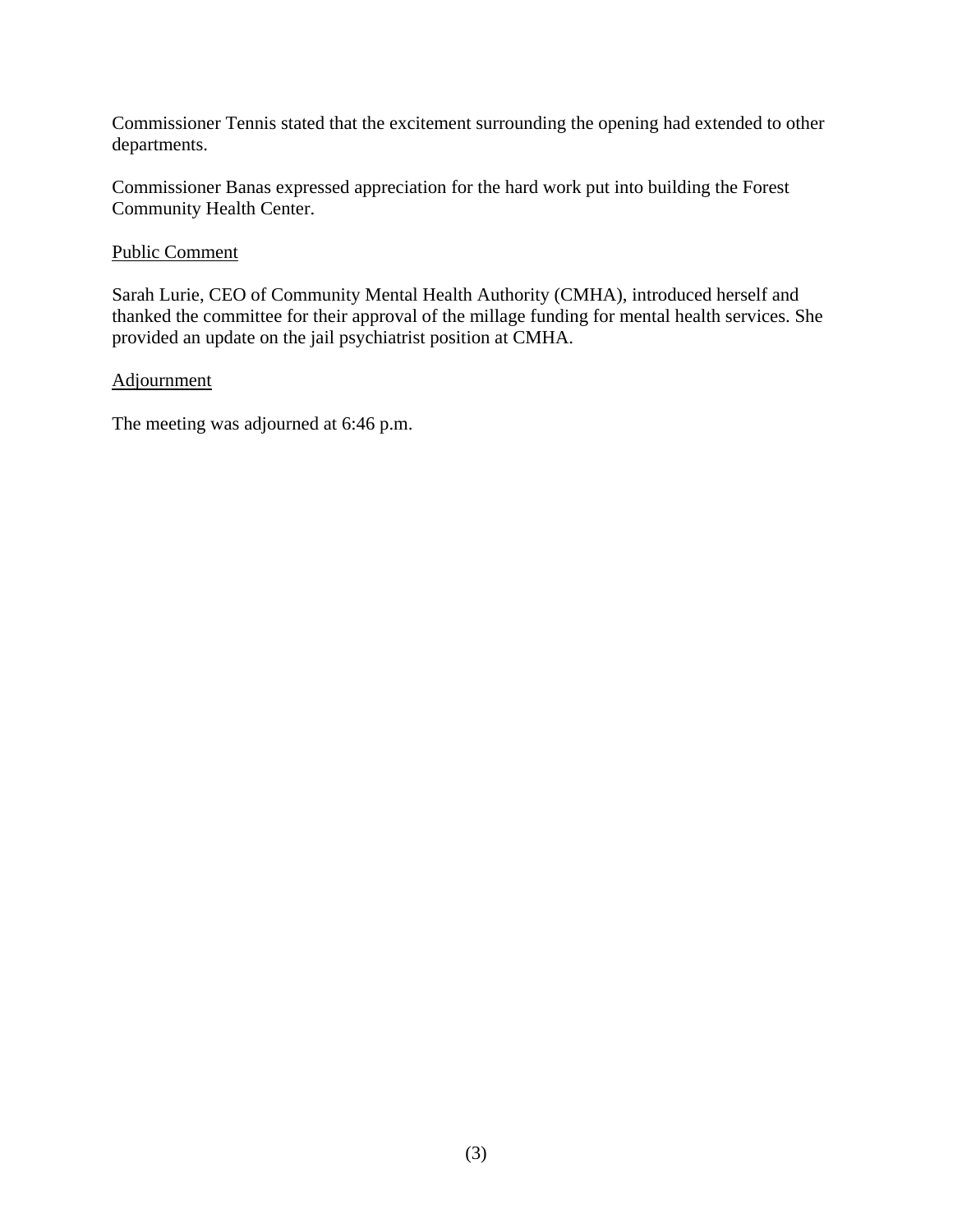#### HUMAN SERVICES COMMITTEE February 29, 2016 Draft Minutes

<span id="page-4-0"></span>

| <b>Members Present:</b> | McGrain, Banas (Arrived at 6:34 p.m.), Tennis, Koenig (Arrived at 6:34<br>p.m.), Nolan, and Hope |
|-------------------------|--------------------------------------------------------------------------------------------------|
| Members Absent:         | Case-Naeyaert                                                                                    |
| <b>Others Present:</b>  | Commissioner Maiville, Jared Cypher, Rick Terrill, Linda Vail, Ron<br>Kardos, and Henry Rojas.   |

The meeting was called to order by Chairperson McGrain at 6:32 p.m.in the Personnel Conference Room "D&E" of the Human Services Building, 5303 S. Cedar Street, Lansing, Michigan.

#### Additions to the Agenda

5. Resolution in Support of Shutting Down Enbridge Line 5 Under the Straits of Mackinac

### 2. Health Department

h. Resolution Honoring Randy Marwede on the Event of His Retirement

#### Limited Public Comment

None.

## MOVED BY COMM. TENNIS, SUPPORTED BY COMM. HOPE, TO ADOPT A CONSENT AGENDA OF THE FOLLOWING ACTION ITEMS:

- 1. Facilities Department
	- b. Resolution Authorizing a Purchase Order to Mudman Drywall to Replace Damaged Drywall at Forest Community Health Center

#### 2. Health Department

- b. Resolution to Authorize an Agreement with the Michigan Children's Trust Fund to Serve Families and Children through the Family Outreach Services Program/Parent Education Program
- c. Resolution to Authorize the Extension of the Agreement with Edward W. Sparrow Hospital Association for Physician and Medical Direction Services for Women's Health
- d. Resolution to Authorize an Agreement with Eaton Regional Education Service Agency (RESA) to Prevent and Reduce Tobacco Use and Alcohol Abuse in Ingham County
- e. Resolution Honoring Cindy Darden
- f. Resolution Honoring Teresa Yarbrough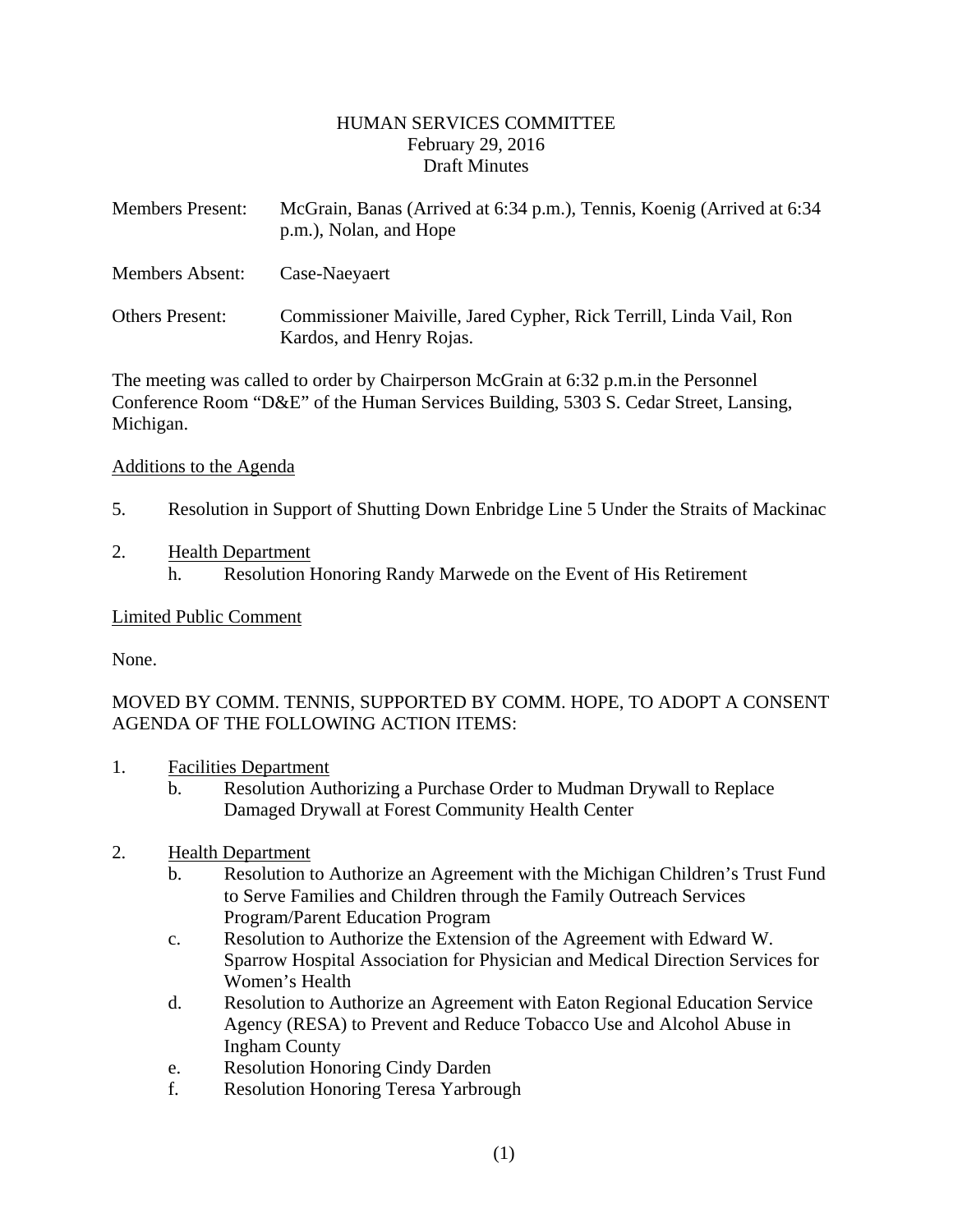- g. Resolution Honoring Linda Yencich
- h. Resolution Honoring Randy Marwede on the Event of His Retirement
- 3. Board of Commissioners Resolution to Oppose Section 298 of the Executive Budget Proposal for Fiscal Year 2017

THE MOTION CARRIED UNANIMOUSLY. Absent: Commissioners: Koenig, Banas, and Case-Naeyaert.

THE MOTION TO APPROVE THE ITEMS ON THE CONSENT AGENDA CARRIED UNANIMOUSLY. Absent: Commissioners: Koenig, Banas, and Case-Naeyaert.

Commissioners Banas arrived at 6:34 p.m.

Commissioner Koenig arrived at 6:34 p.m.

MOVED BY COMM. TENNIS, SUPPORTED BY COMM. HOPE, TO SUSPEND THE RULES AND ALLOW COMMISSIONERS KOENIG AND BANAS TO VOTE ON THE CONSENT AGENDA ITEMS FOR WHICH THEY WERE ABSENT.

THE MOTION CARRIED UNANIMOUSLY. Absent: Commissioner Case-Naeyaert.

Commissioners Koenig and Banas voted in favor of the items on the consent agenda.

- 1. Facilities Department
	- a. Resolution Amending the Contract Amount with Dietz Janitorial Service to Include Cleaning Services at Forest Community Health Center

MOVED BY COMM. TENNIS, SUPPORTED BY COMM. HOPE, TO APPROVE THE RESOLUTION AMENDING THE CONTRACT AMOUNT WITH DIETZ JANITORIAL SERVICE TO INCLUDE CLEANING SERVICES AT FOREST COMMUNITY HEALTH CENTER.

Commissioner Nolan asked why the cost was so high.

Rick Terrill, Facilities Director, answered that it included hand soap, paper products, and all cleaning materials. He stated that he negotiated the price based on a shadowing of Dietz's cleaning of the Forest Community Health Center. He stated that the price seemed to be consistent with what the County was being charged at other facilities.

There was a discussion regarding Dietz's service to the County.

Commissioner Hope asked how many hours were worked at the Forest Community Health Center when he shadowed their cleaning.

Mr. Terrill answered about 40 hours a week.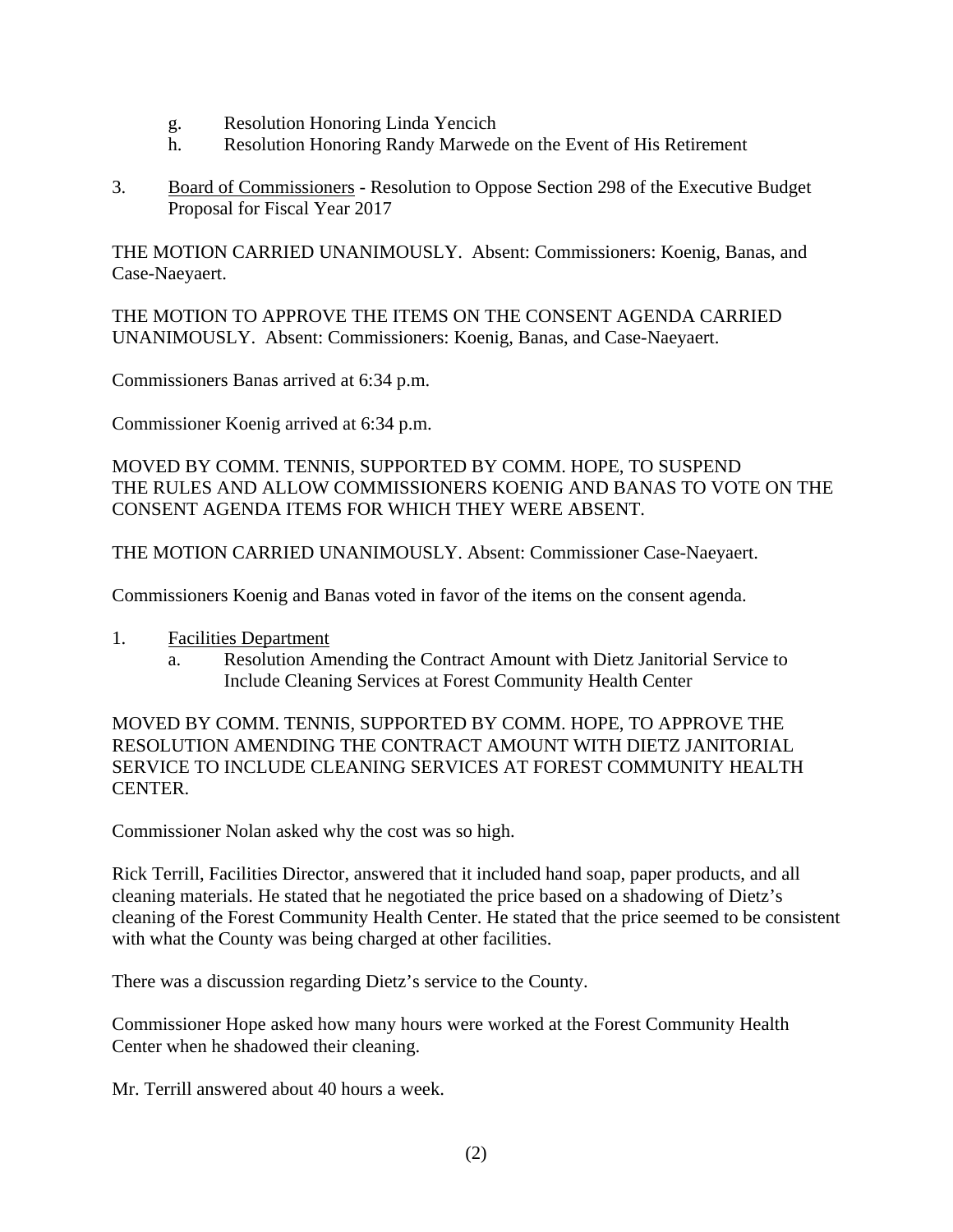Commissioner Banas asked if the contract would include all County buildings when the contract went out to bid.

Mr. Terrill answered it would apply to all County buildings. He stated that it would be done with a competitive bid process and then a Referral for Payment (RFP) would go out.

Commissioner Banas asked how Dietz's work product was over the 10 years they worked with the County.

Mr. Terrill answered that the County had worked with Dietz in areas that they were deficient.

Commissioner Nolan stated that the work seemed like it could be done in-house.

Mr. Terrill stated that the quality would be better and more consistent, but it would cost the County more. He furhter stated it would cost an approximate \$30,000 extra annually to hire two individuals.

Commissioner Nolan stated that she would be interested in seeing the breakdown of the cost when the contract comes before County Services.

Mr. Terrill stated that supervisory and management staff would have to be hired to oversee the employees after hours.

Commissioner Banas asked what kind of incentives were built into a contract to ensure better performance for janitorial services.

Mr. Terrill answered that liquidated damages could be built in. He stated that he could take a look at more options with the Purchasing Department.

THE MOTION CARRIED UNANIMOUSLY. Absent: Commissioner Case-Naeyaert.

- 2. Health Department
	- a. Resolution to Authorize an Extension of the Pharmacy Services Agreement for the Ingham County Jail

MOVED BY COMM. HOPE, SUPPORTED BY COMM. NOLAN, TO APPROVE THE RESOLUTION TO AUTHORIZE AN EXTENSION OF THE PHARMACY SERVICES AGREEMENT FOR THE INGHAM COUNTY JAIL.

Commissioner Nolan asked for clarification on a pharmacy at the Forest Community Health Center.

Linda Vail, Health Officer, stated that there was a space that was slated to be a pharmacy at the Forest Community Health Center.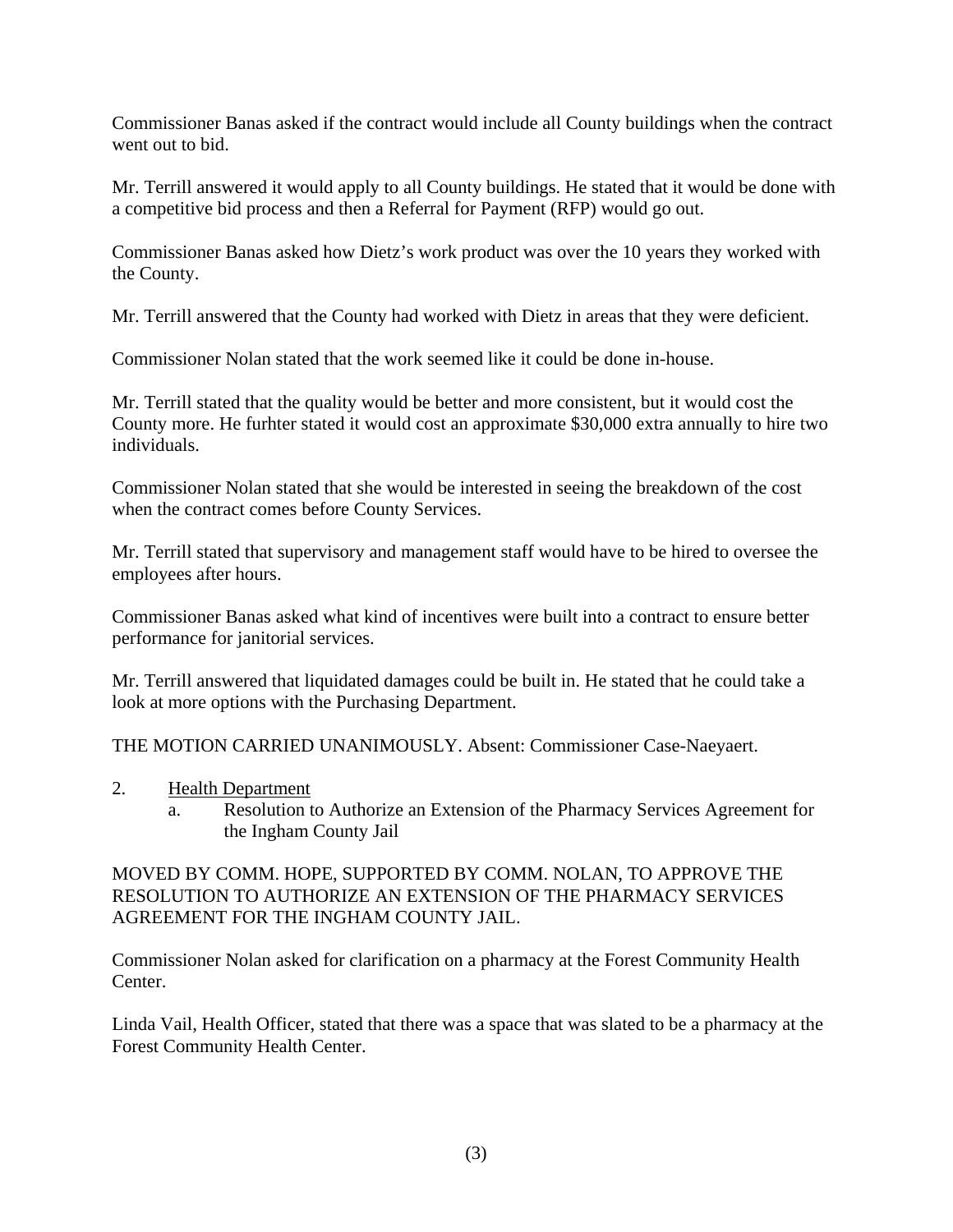Commissioner Nolan asked if that pharmacy could serve the jail due to their close distance.

Ms. Vail answered it was not under their scope of service, but it could be looked into.

Chairperson McGrain stated that there had been a lot of discussion regarding the Jail and pharmacies but what currently was in place seemed to be working.

Commissioner Koenig stated that Community Mental Health had a pharmacy and it was a key factor for the County to get their clients to get their medication.

Chairperson McGrain asked if there was a timeframe on a potential pharmacy addition to the Forest Community Health Center.

Ms. Vail answered that the health centers were considering it and that she did not know the status.

THE MOTION CARRIED UNANIMOUSLY. Absent: Commissioner Case-Naeyaert.

5. Resolution in Support of Shutting Down Enbridge Line 5 Under the Straits of Mackinac

# MOVED BY COMM. TENNIS, SUPPORTED BY COMM. HOPE, TO TAKE THE RESOLUTION IN SUPPORT OF SHUTTING DOWN ENBRIDGE LINE 5 UNDER THE STRAITS OF MACKINAC OFF THE TABLE.

Ron Kardos, a representative of Food and Water Watch, addressed the committee regarding Enbridge Line 5.

Commissioner Tennis asked how much oil was being transported and how it would be transported if the line was shut down.

Mr. Kardos answered that the pressure within the pipeline had been increased over the years. He further stated that a purpose of shutting the line down was to move away from fossil fuels and that there were other ways to transport fossil fuels.

Commissioner Nolan stated that she supported the resolution.

Mr. Kardos stated that he suggested considering what Enbridge gained from the pipeline versus what enviornmentalists do. He relayed a first-hand account of an interaction with Enbridge.

Commissioner Banas expressed worry over the integrity of the pipeline. She stated that she would like to see more public pressure about poorly placed pipelines. She further stated that she was supportive of the resolution.

Commissioner Hope stated that the Sierra Club's website noted that 2.1 million gallons of oil were moved through the pipeline per day.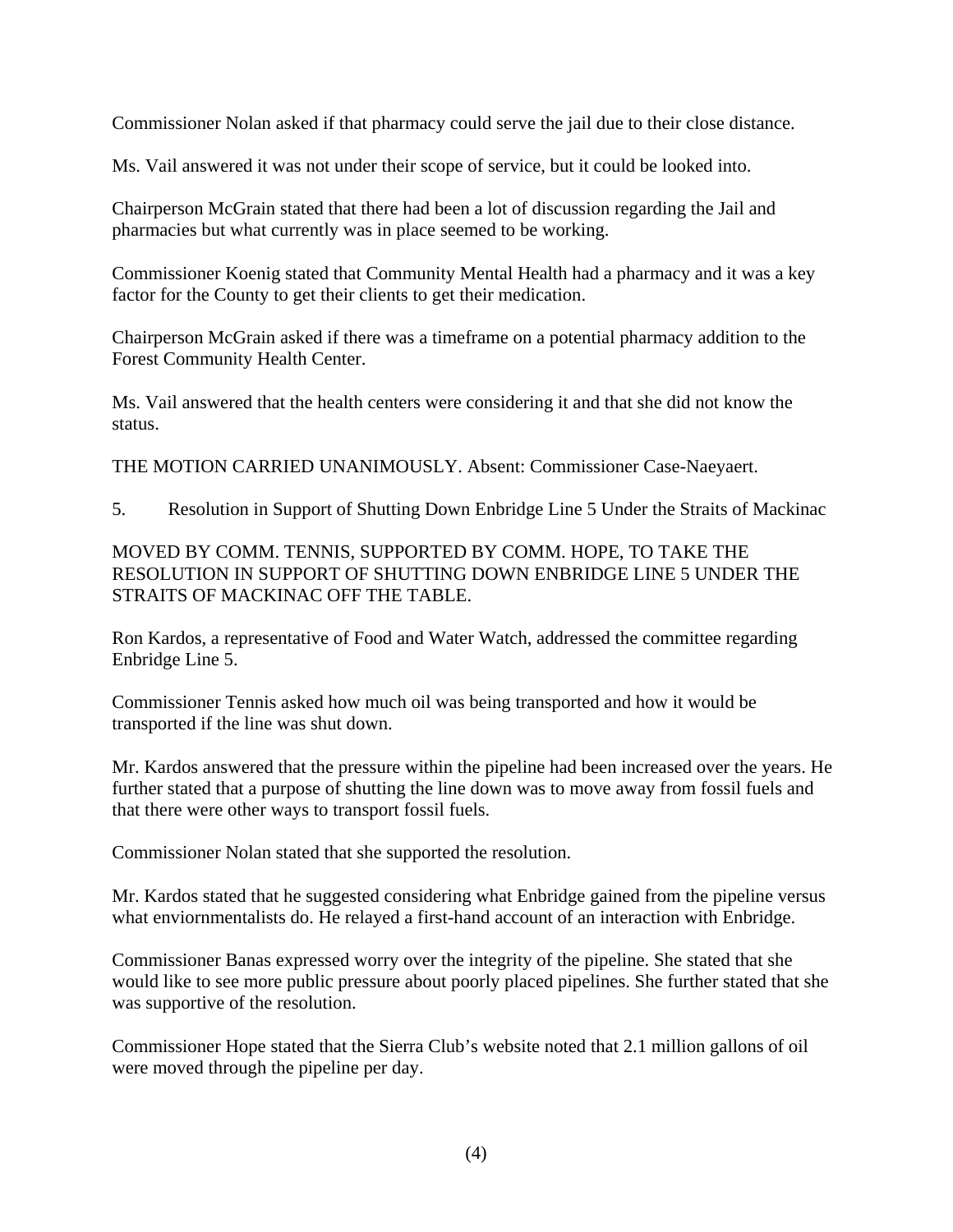There was a discussion regarding changes to the motion.

MOVED BY COMM. TENNIS, SUPPORTED BY COMM. NOLAN, TO AMEND THE MOTION AS FOLLOWS:

BE IT FURTHER RESOLVED, that the Ingham County Board of Commissioners supports shutting down Line 5 and the flow of oil under the Great Lakes.

WHEREAS, Enbridge has a shaky track record that includes 1,244 reportable spills, leaks and releases from 1996 to 2013; and

THEREFORE BE IT RESOLVED, that the Ingham County Board of Commissioners supports stopping the transportation of oil **along Line 5** under the Great Lakes.

THE MOTION TO AMEND CARRIED UNANIMSOULY. Absent: Commissioner Case-Naeyaert.

Commissioner Tennis stated that he would support the resolution, but was not completely against pipelines for oil transport.

Commissioner Nolan expressed gratitude towards Mr. Kardos, Alice Draeger, and Anne Larson for their citizen activism.

THE MOTION, AS AMENDED, CARRIED UNANIMOUSLY. Absent: Commissioner Case-Naeyaert.

4. Controller's Office - Discussion Regarding Special Transportation Millage Renewal/Reauthorization of the Millage

Jared Cypher, Deputy Controller, provided an update and recommendation regarding the special transporation millage.

Commissioner Nolan stated that she wanted to hear from the Capital Area Transportation Authority (CATA) regarding whether people who used the service were primarily people who were disabled or elderly. She expressed concern over whether Haslett Public Schools had used the service for their students.

Commissioner Tennis stated that the services may have been used for disabled students, but it was not the type of service that would be used for all students.

Commissioner Hope stated that Redi-Ride was the service Haslett Public Schools had used and it was not funded by millage dollars.

Commissioner Koenig suggested that CATA address the Committee regarding how the millage dollars had been used.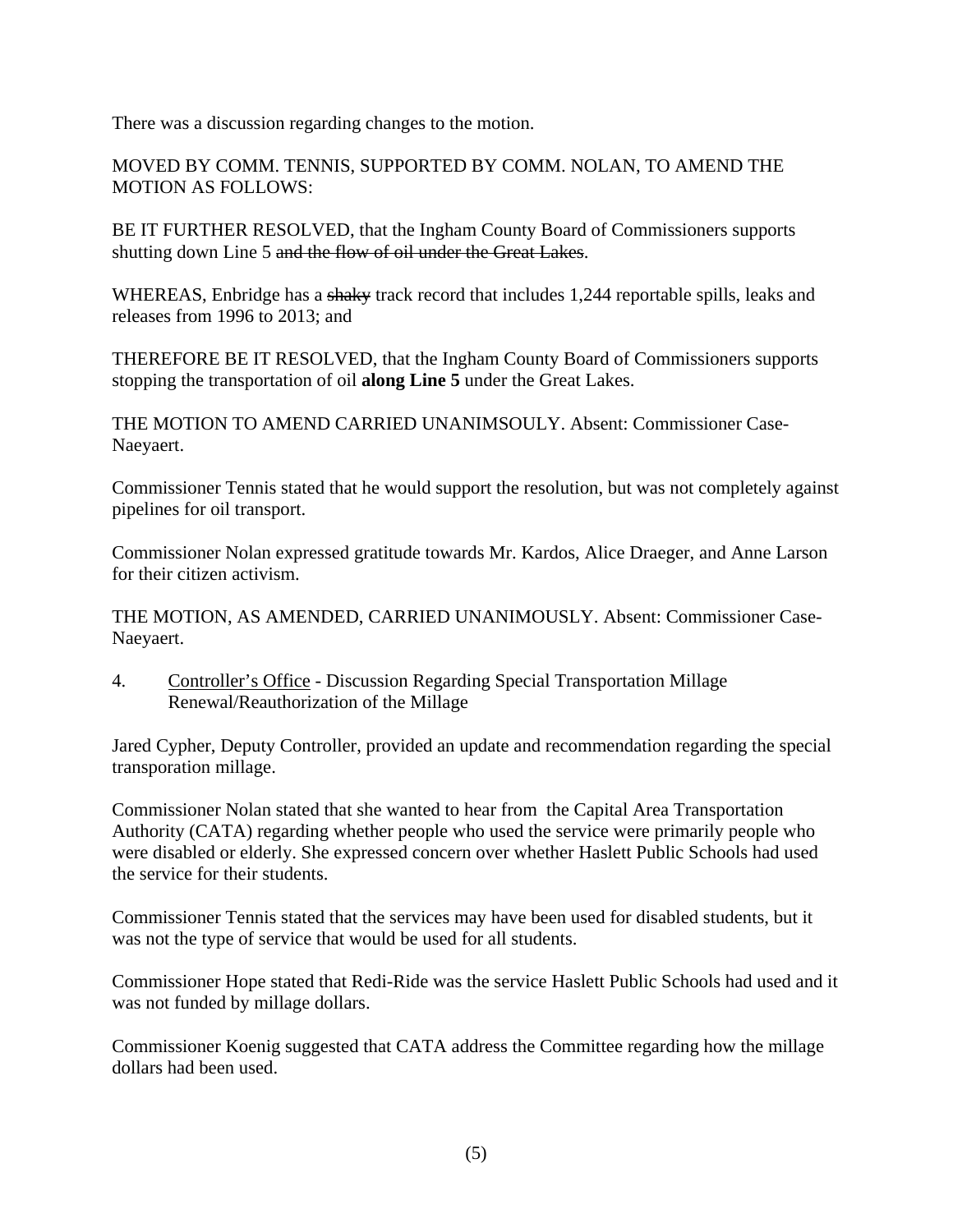Commissioner Banas stated that it was an essential service for elderly and disabled people who lived outside urban areas and were poor. She further stated that she was not worried about the wording of the resolution.

There was a discussion regarding a presentation by CATA regarding millage dollar usage and rider information.

Chairperson McGrain stated that CATA could come in during one of the next meetings to discuss their data before the May  $10<sup>th</sup>$  due date for submission.

Commissioner Nolan stated that she wanted to see how CATA kept track of their rider information.

Commissioner Koenig suggested correcting the dates within the resolution.

## Announcements

Mr. Cypher announced that Matrina Blackstock would be the new Vetern's Affair Director.

Commissioner Banas announced that March 7, 2016 would be the final Task Force meeting.

Commissioner Maiville stated that Enbridge was the largest tax payer in Ingham County. He further stated that Enbridge was an active donater to the community.

Public Comment

None.

**Adjournment** 

The meeting was adjourned at 7:22 p.m.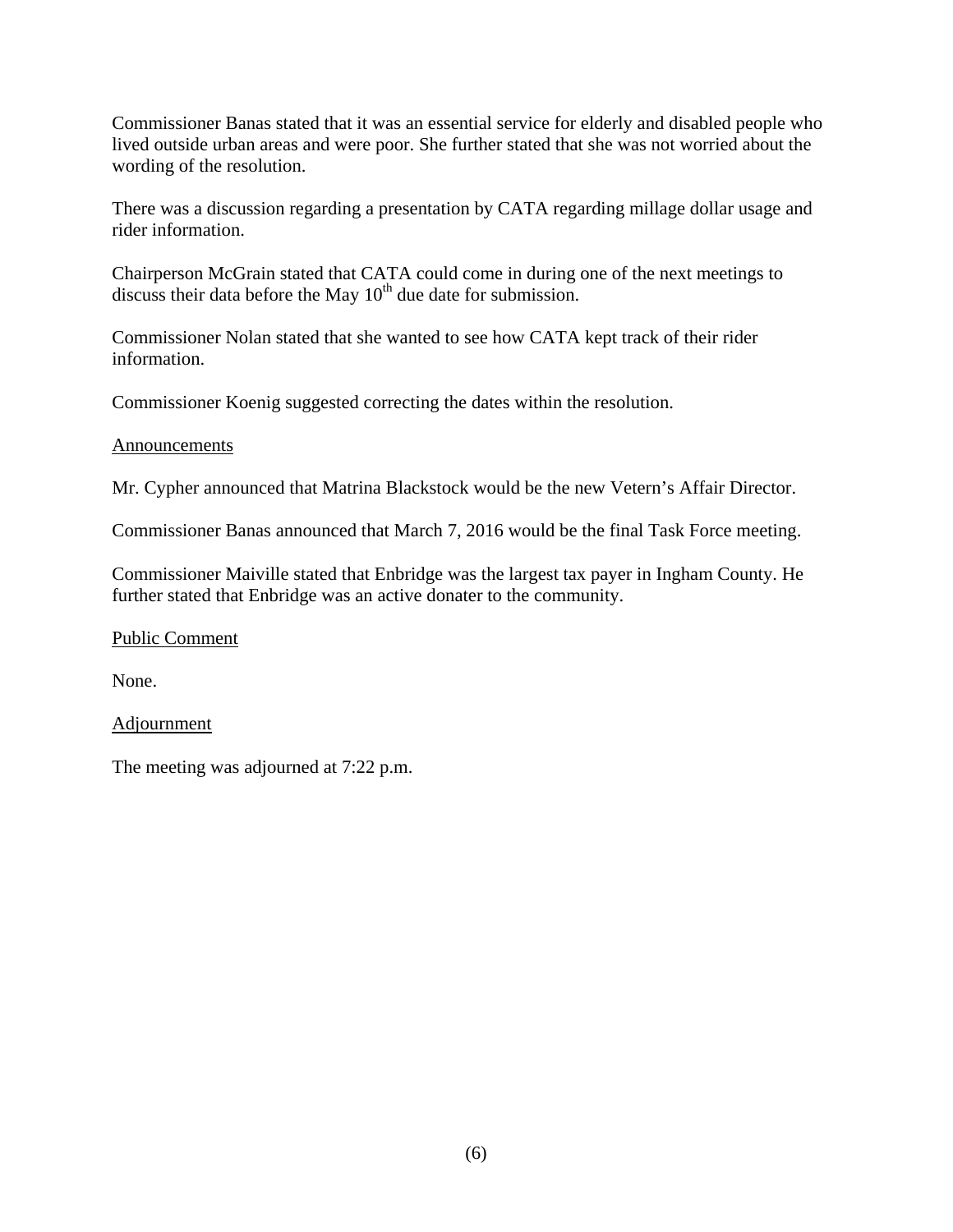# **MARCH 14, 2016 HUMAN SERVICES AGENDA STAFF REVIEW SUMMARY**

## **ACTION ITEMS:**

## **The Deputy Controller is recommending approval of the following resolutions**

## *2. Health Department*

 *a. Resolution to Authorize Entering into an Agreement with Avatar for Patient Satisfaction Surveys*  This resolution authorizes a three-year agreement with Avatar for Patient Satisfaction Surveys. The cost of the services is \$30,989.80 for three years plus a one-time setup fee of \$2,500. Funding for this agreement comes from the HRSA PCMH (Patient Centered Medical Home) Grant.

*b. Resolution to Authorize an Administrative Services Agreement with Blue Cross Blue Shield for Services at the Ingham County Jail* 

This resolution authorizes an update to the Administrative Services Agreement between Ingham County Health Department (ICHD) and Blue Cross Blue Shield of Michigan (BCBSM) for services at the Ingham County Jail. The agreement will be amended to include the following from the Schedule A addendum: Employee Retirement Income Security Act of 1974 and the Affordable Care Act.

## *c. Resolution to Update Authorized Signers on Forms 855A and 855B*

This resolution authorizes the following people to be authorized signers for ICHD of CMS forms 855A and 855B with the following percent of management control:

- Russell Kolski, Deputy Health Officer/ Executive Director (40%)
- Linda Vail, Health Officer (35%)
- Eric Thelen, Health Department Chief Financial Officer (25%)

CMS Forms 855A and 855B must be completed and filed each time ICHD establishes, changes, or terminates a health center location to maintain its ability to obtain enhanced reimbursements through Medicaid and Medicare.

## *d. Resolution to Amend the Agreement with St. Vincent Catholic Charities*

This resolution extends the agreement with St. Vincent Catholic Charities (STVCC) for interpreter services through January 31, 2017. After that the agreement will automatically renew for one year periods contingent on funding. All other terms of the agreement will remain the same. The agreement (\$40,000) is funded by HRSA funds.

# **OTHER ITEMS:**

*1. Interview – Board of Health*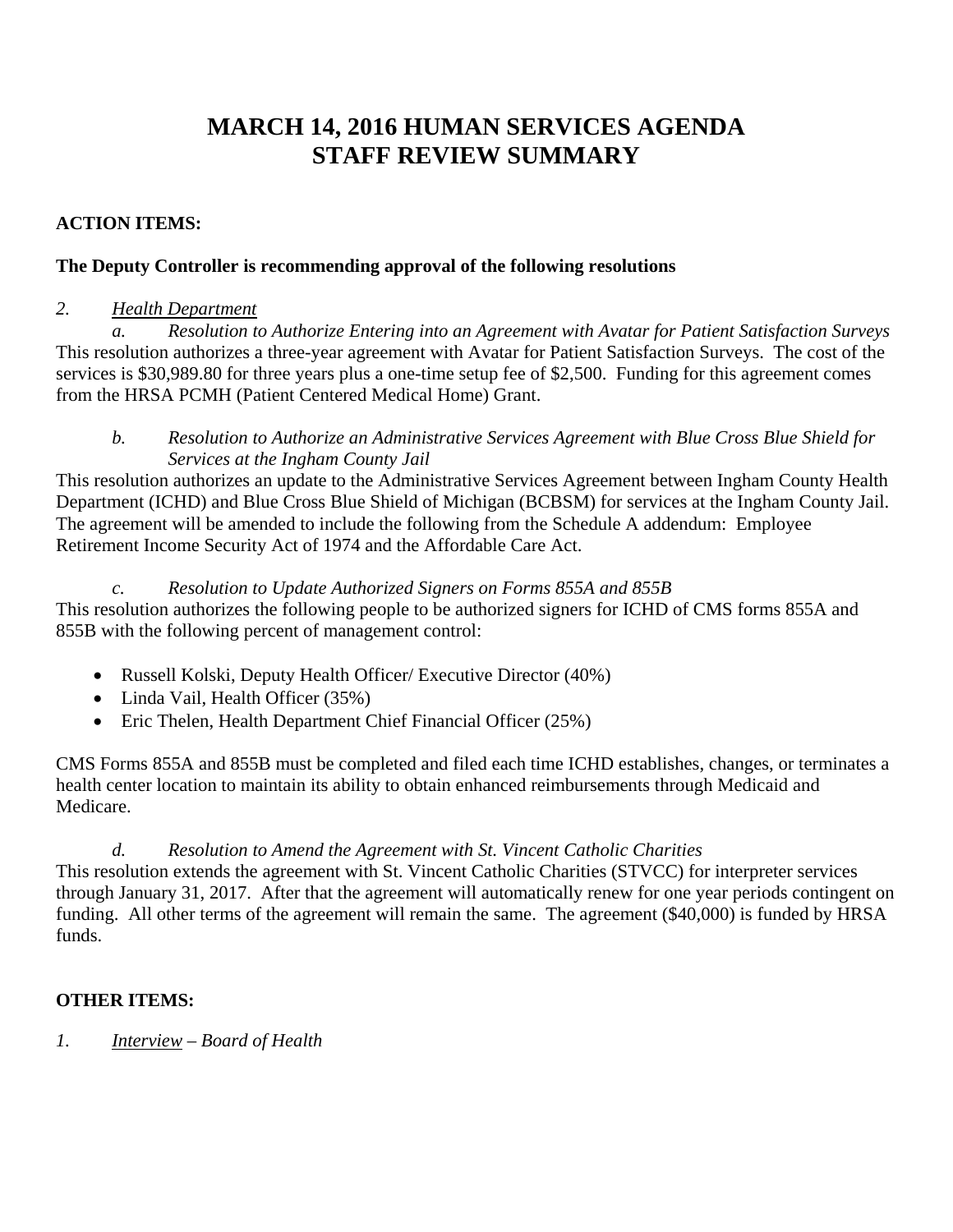#### **Agenda Item 2a**

<span id="page-11-0"></span>

| TO:             | <b>Human Services Committee</b><br><b>Finance Committee</b>                                               |
|-----------------|-----------------------------------------------------------------------------------------------------------|
| <b>FROM:</b>    | Linda S. Vail, MPA, Health Officer                                                                        |
| DATE:           | February 22, 2016                                                                                         |
| <b>SUBJECT:</b> | Resolution to Authorize Entering into an Agreement with Avatar for Patient<br><b>Satisfaction Surveys</b> |

This Resolution authorizes an agreement between Ingham County Health Department (ICHD) and Avatar for Patient Satisfaction Surveys.

The Centers for Medicare and Medicaid Services (CMS) have indicated that a payment modifier may be available through Consumer Assessment of Healthcare Providers and Systems (CAHPS) as they move from a fee- for -service model to a value based payment structure.

CMS will require ICHD Community Health Centers to provide Patient Satisfaction Surveys to continue to receive pay incentives as they move from a fee for service model to a value based payment structure. Patient Satisfaction Surveys allow the Health Department to obtain robust information to enhance the Quality Improvement program within the Community Health Centers.

ICHD sought bids from three vendors for the purpose of entering into an agreement with a qualified, experienced and CMS and CAHPS certified vendor capable of providing Patient Satisfaction Surveys. Avatar provided the most responsive proposal in terms of being a CAHPS and CMS certified vendor.

ICHD would like to enter into a three year agreement with Avatar for Patient Satisfaction Surveys. The cost of the services is \$30,989.80 for three years plus a one-time setup fee of \$2,500.

The Ingham Community Health Center Board has reviewed and supports entering into an agreement with Avatar and supports any budget adjustments necessary as part of this agreement,

I recommend that the Ingham County Board of Commissioners authorize ICHD to enter into an agreement with Avatar for a three year period to provide Patient Satisfaction Surveys for the amount of \$30,989.80 plus a one-time setup fee of \$2,500.

cc: Eric Thelen, w/ attachment Barbara Watts Mastin, w/attachment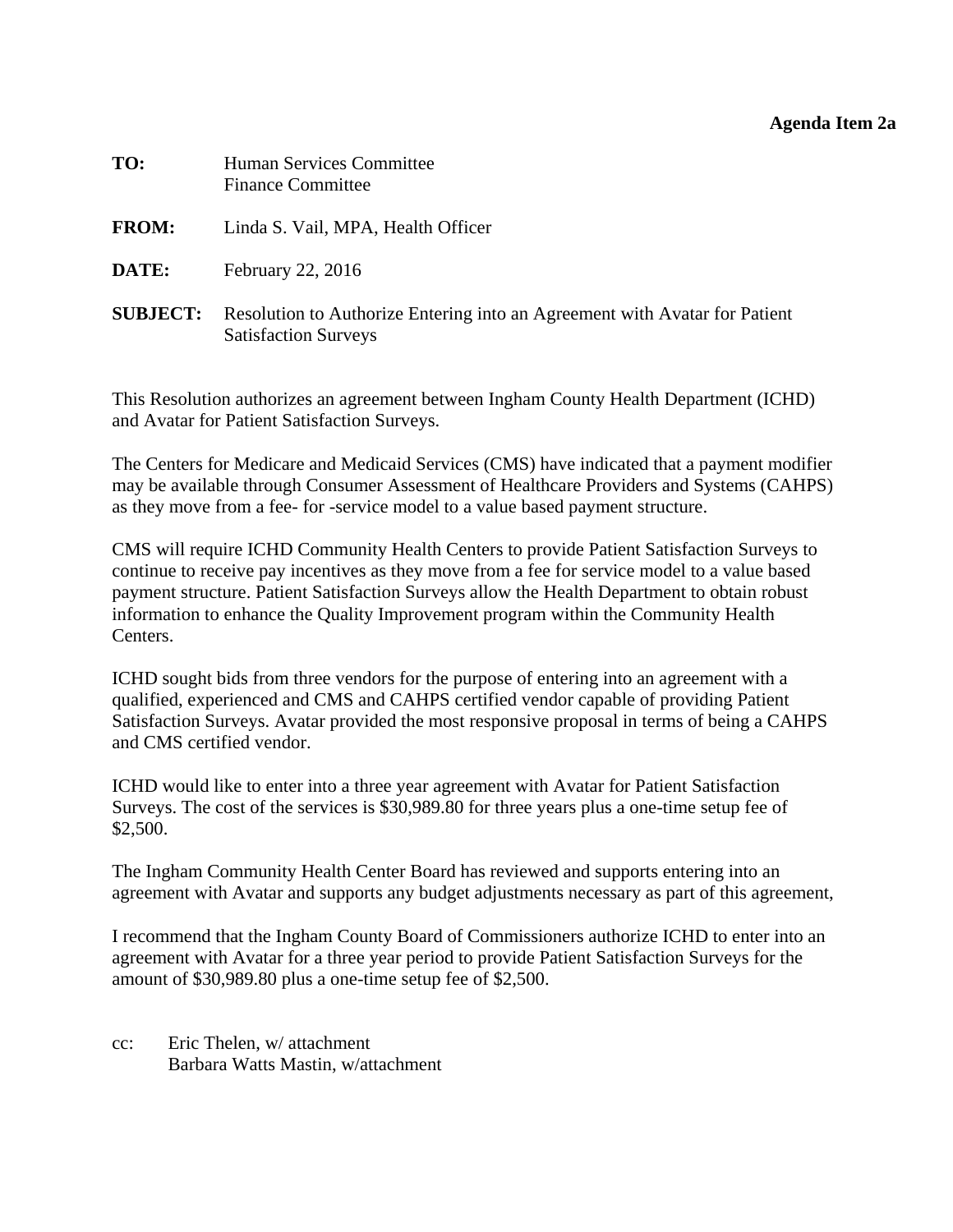## INGHAM COUNTY BOARD OF COMMISSIONERS

#### **RESOLUTION TO AUTHORIZE ENTERING INTO AN AGREEMENT WITH AVATAR FOR PATIENT SATISFACTION SURVEYS**

WHEREAS, Centers for Medicare and Medicaid Services (CMS) have indicated that a payment modifier may be available through Consumer Assessment of Healthcare Providers and Systems (CAHPS) as they move from a fee-for-service model to a value based payment structure; and

WHEREAS, CMS will require ICHD Community Health Centers to provide Patient Satisfaction Surveys to continue to receive pay incentives as they move from a fee for service model to a value based payment structure; and

WHEREAS, Patient Satisfaction Surveys allow the Health Department to obtain robust information to enhance the Quality Improvement program within the Community Health Centers; and

WHEREAS, ICHD sought bids from three vendors for the purpose of entering into an agreement with a qualified, experienced and CMS and CAHPS certified vendor capable of providing Patient Satisfaction Surveys; and

WHEREAS, Avatar provided the most responsive proposal in terms of being a CAHPS and CMS certified vendor; and

WHEREAS, ICHD would like to enter into a three year agreement with Avatar for Patient Satisfaction Surveys. The cost of the services is \$30,989.80 for three years plus a one-time setup fee of \$2,500; and

WHEREAS, funding for this agreement is available through a Patient Centered Medical Home grant through HRSA; and

WHEREAS, the Ingham Community Health Center Board has reviewed and supports entering into agreement with Avatar and supports any budget adjustments necessary as part of this agreement; and

WHEREAS, the Health Officer recommends that the Board of Commissioners authorize entering into a threeyear agreement with Avatar for Patient Satisfaction Surveys.

THEREFORE BE IT RESOLVED, that the Ingham County Board of Commissioners authorizes entering into an agreement with Avatar for Patient Satisfaction Surveys for a period of three years effective upon Board approval of this resolution, in the amount of \$30,989.80 plus a one-time set up cost of \$2,500.

BE IT FUTHER RESOLVED, that the Chairperson of the Board of Commissioners is hereby authorized to sign any necessary contract documents on behalf of the County as to form by the County Attorney.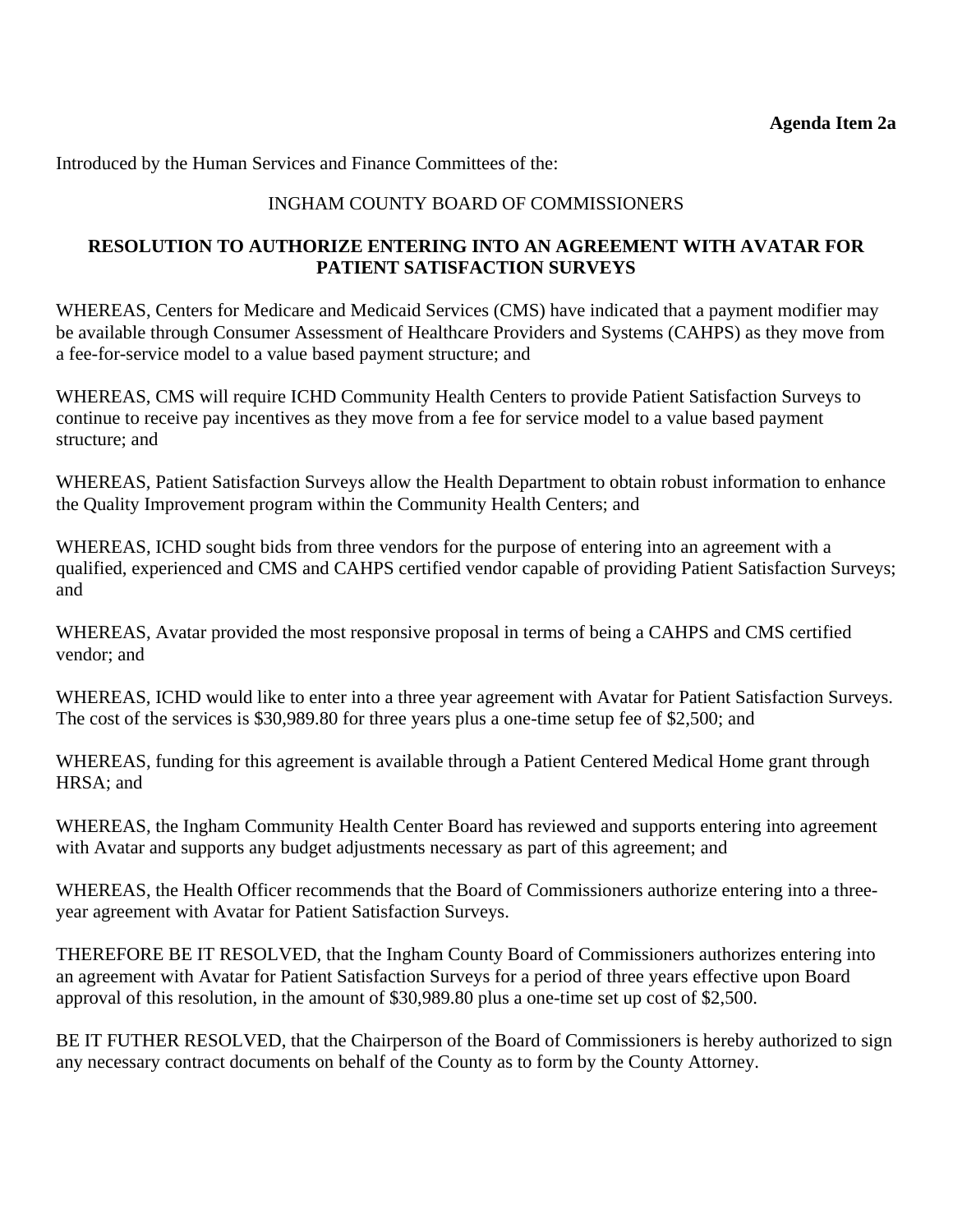#### **Agenda Item 2b**

<span id="page-13-0"></span>

| TO:             | Human Services Committee<br><b>Finance Committee</b>                                                             |
|-----------------|------------------------------------------------------------------------------------------------------------------|
| <b>FROM:</b>    | Linda S. Vail, MPA, Health Officer                                                                               |
| DATE:           | February 16, 2016                                                                                                |
| <b>SUBJECT:</b> | Resolution to Authorize an update to the Administrative Services Agreement with<br><b>Blue Cross Blue Shield</b> |

This resolution authorizes an update to the Administrative Services Agreement between Ingham County Health Department (ICHD) and Blue Cross Blue Shield of Michigan (BCBSM) for services at the Ingham County Jail.

ICHD and BCBSM entered into an agreement in 1996 wherein BCBSM would pay the claims of health care services provided to inmates of the Ingham County Jail. This agreement is updated annually by executing a Schedule A addendum to the Administrative Services Contract.

BCBSM would like to update the Administrative Services Agreement to include information from the Schedule A addendum. The Administrative Services Agreement should include the following from the Schedule A addendum: Employee Retirement Income Security Act of 1974 and the Affordable Care Act.

I recommend that the Ingham County Board of Commissioners authorize an updated Administrative Services Agreement between ICHD and BCBSM for services at the Ingham County Jail.

cc: Eric Thelen, w/ attachment Barbara Watts Mastin, w/attachment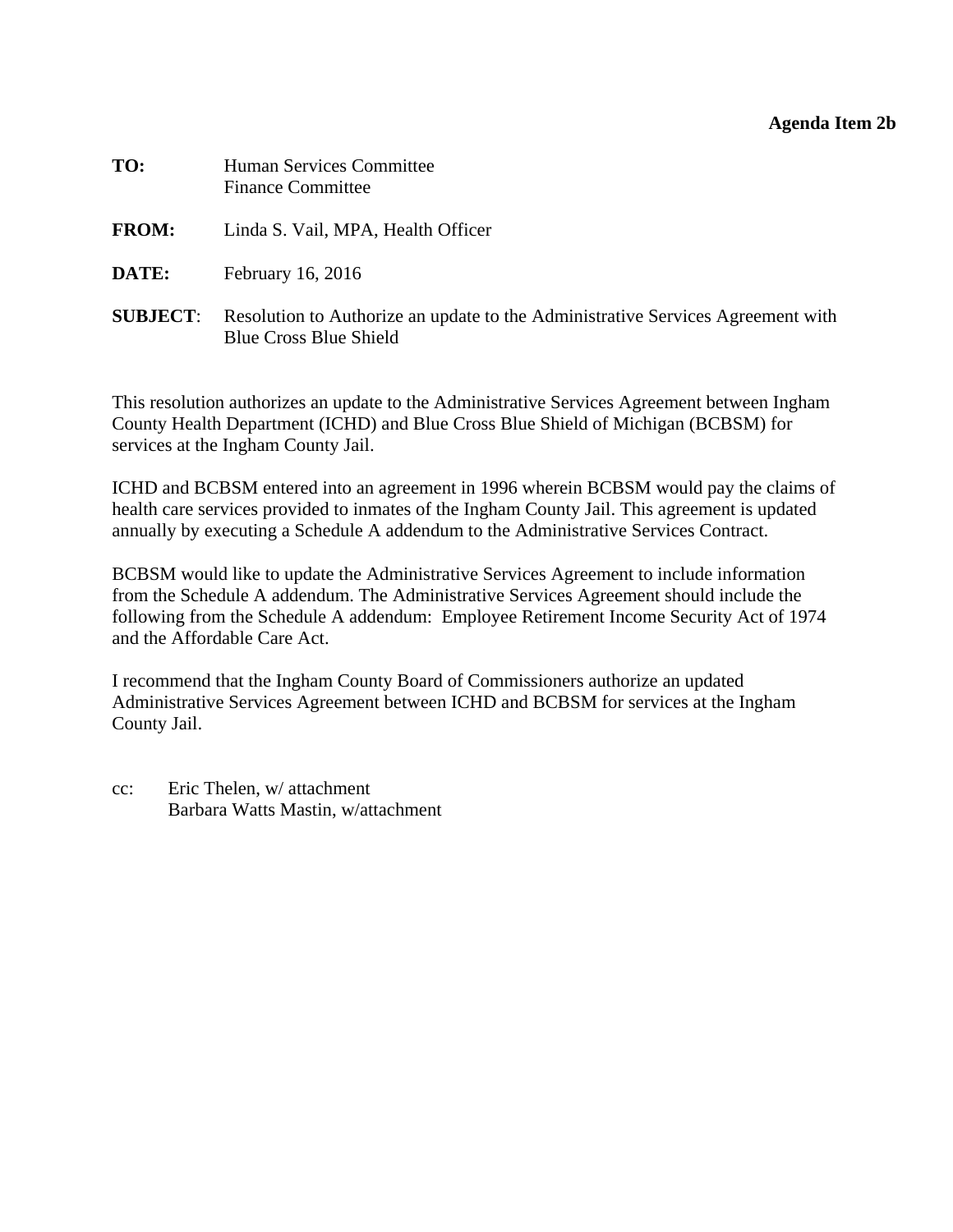## INGHAM COUNTY BOARD OF COMMISSIONERS

## **RESOLUTION TO AUTHORIZE AN ADMINISTRATIVE SERVICES AGREEMENT WITH BLUE CROSS BLUE SHIELD FOR SERVICES AT THE INGHAM COUNTY JAIL**

WHEREAS, Ingham County Health Department (ICHD) and Blue Cross Blue Shield of Michigan (BCBSM) entered into an agreement in 1996 wherein BCBSM would pay the claims of health care services provided to inmates of the Ingham County Jail; and

WHEREAS, in Resolution #15-488, the Board of Commissioners authorized a Schedule A Addendum to the Administrative Services Agreement; and

WHEREAS, BCBSM would like to update the Administrative Services Agreement to include information from the Schedule A addendum; and

WHEREAS, the Administrative Services Agreement should include the following from the Schedule Addendum A: Employee Retirement Income Security Act of 1974 and the Affordable Care Act; and

WHEREAS, the Health Officer recommends that the Board of Commissioners authorize an updated Administrative Services Agreement between ICHD and BCBSM for services at the Ingham County Jail.

THEREFORE BE IT RESOLVED, that the Ingham County Board of Commissioners authorize an updated Administrative Services Agreement between ICHD and BCBSM for services at the Ingham County Jail.

BE IT FUTHER RESOLVED, that the Chairperson of the Board of Commissioners is hereby authorized to sign any necessary contract documents on behalf of the County as to form by the County Attorney.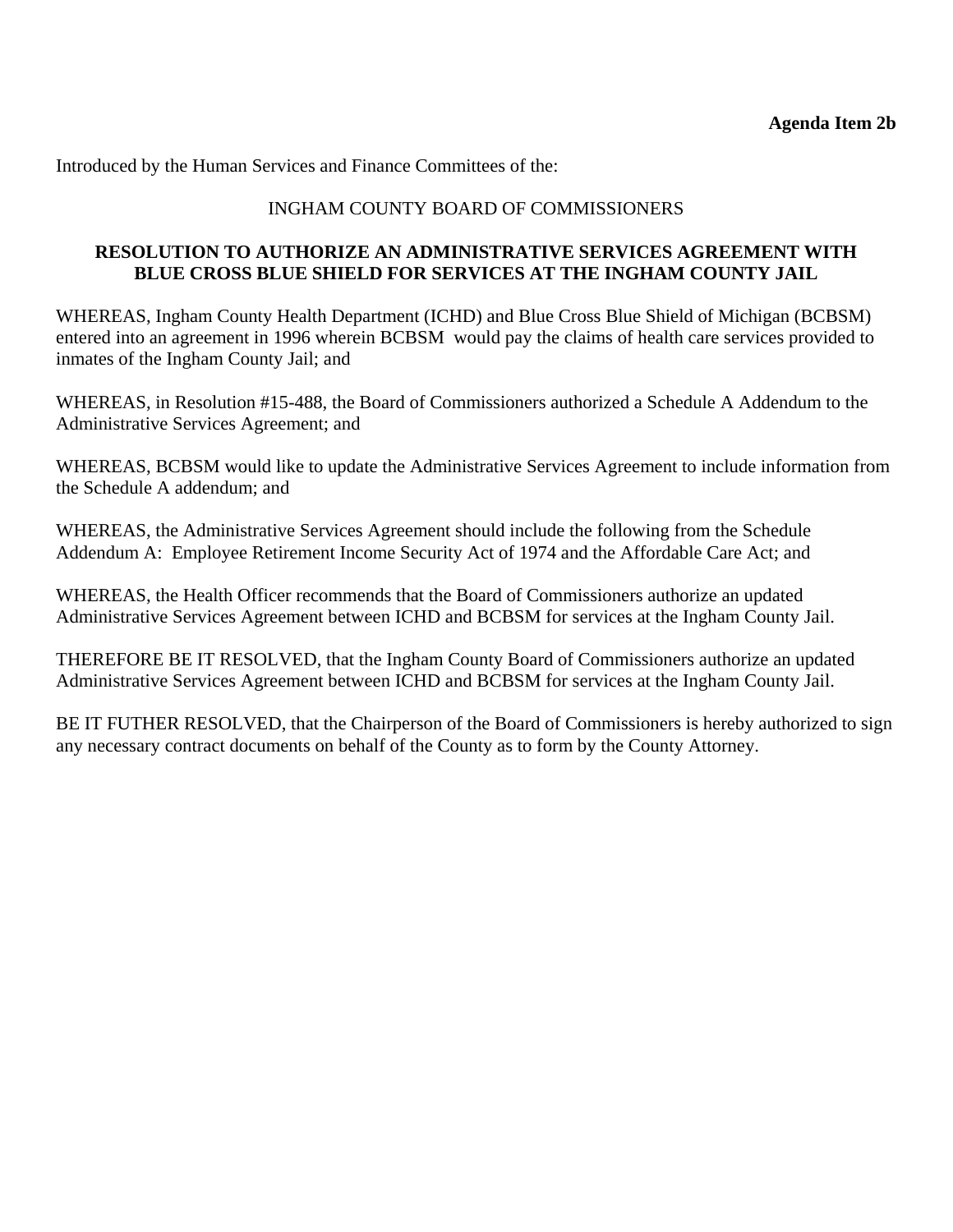### **Agenda Item 2c**

<span id="page-15-0"></span>

| TO:             | <b>Human Services Committee</b><br><b>Finance Committee</b>                                                  |
|-----------------|--------------------------------------------------------------------------------------------------------------|
| <b>FROM:</b>    | Linda S. Vail, MPA, Health Officer                                                                           |
| DATE:           | February 29, 2016                                                                                            |
| <b>SUBJECT:</b> | Resolution to update authorized signers on Centers for Medicare and Medicaid<br>Services Forms 855A and 855B |

This Resolution authorizes Ingham County Health Department (ICHD) to update the authorized signers on the Centers for Medicare and Medicaid Services (CMS) Forms 855A and 855B.

CMS Forms 855A and 855B must be completed and filed each time ICHD establishes, changes, or terminates a health center location to maintain its ability to obtain enhanced reimbursements through Medicaid and Medicare. The Public Health Services Act enables ICHD Community Health Centers, as Federally Qualified Health Centers under section 330e and Federally Qualified Health Center Look-Alikes, to obtain enhanced reimbursement through Medicare and Medicaid.

CMS require that those authorized to sign CMS forms 855A and 855B be named. CMS form 855A indicates that an exact percentage of management control be stated for each health center position.

Resolution #14-227 authorized to sign CMS forms 855A and 855B with the following percent of management control:

- Deputy Health Officer/Executive Director (40%)
- $\bullet$  Health Officer (35%)
- Health Department Chief Financial Officer (25%)

I recommend that the Ingham County Board of Commissioners authorize the following to be authorized signers for ICHD of CMS forms 855A and 855B with the following percent of management control:

- Russell Kolski, Deputy Health Officer/ Executive Director (40%)
- Linda Vail, Health Officer (35%)
- Eric Thelen, Health Department Chief Financial Officer (25%)
- cc: Eric Thelen, w/ attachment Barbara Watts Mastin, w/attachment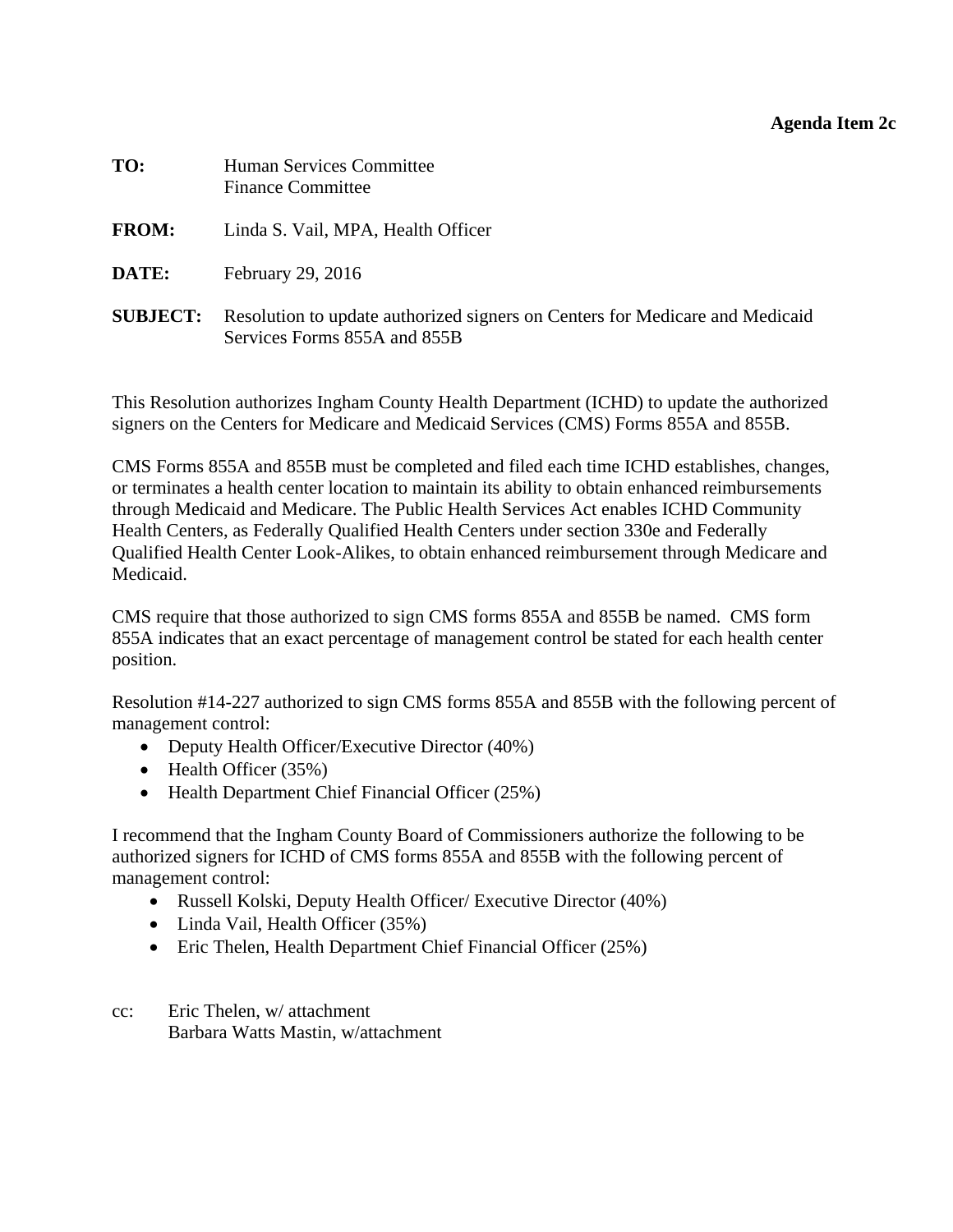# INGHAM COUNTY BOARD OF COMMISSIONERS

## **RESOLUTION TO UPDATE AUTHORIZED SIGNERS ON FORMS 855A AND 855B**

WHEREAS, Centers for Medicare and Medicaid Services (CMS) forms 855A and 855B must be completed and filed each time the ICHD establishes, changes, or terminates a health center location or it will lose its ability to obtain enhanced reimbursements through Medicaid and Medicare; and

WHEREAS, the Public Health Services Act enables ICHD Community Health Centers as Federally Qualified Health Centers under section 330e and Federally Qualified Health Center Look-Alikes, to obtain enhanced reimbursement through Medicaid and Medicare; and

WHEREAS, the CMS require that those authorized to sign CMS forms 855A and 855B be named; and

WHEREAS, CMS form 855A indicates that an exact percentage of management control be stated for each health center position; and

WHEREAS, Resolution #14-227, the following positions were authorized to sign CMS forms 855A and 855B with the following percent of management control:

- Deputy Health Officer/Executive Director (40%)
- $\bullet$  Health Officer (35%)
- Health Department Chief Financial Officer (25%)

THEREFORE BE IT RESOLVED, the Ingham County Board of Commissioners authorizes the following people to sign CMS forms 855A and 855B with the following percent of management control:

- Russell Kolski, Deputy Health Officer/ Executive Director (40%)
- Linda Vail, Health Officer (35%)
- Eric Thelen, Health Department Chief Financial Officer (25%)

BE IT FURTHER RESOLVED, that the Chairperson of the Ingham County Board of Commissioners is authorized to sign the necessary contract documents on behalf of the County after approval as to form by the County Attorney.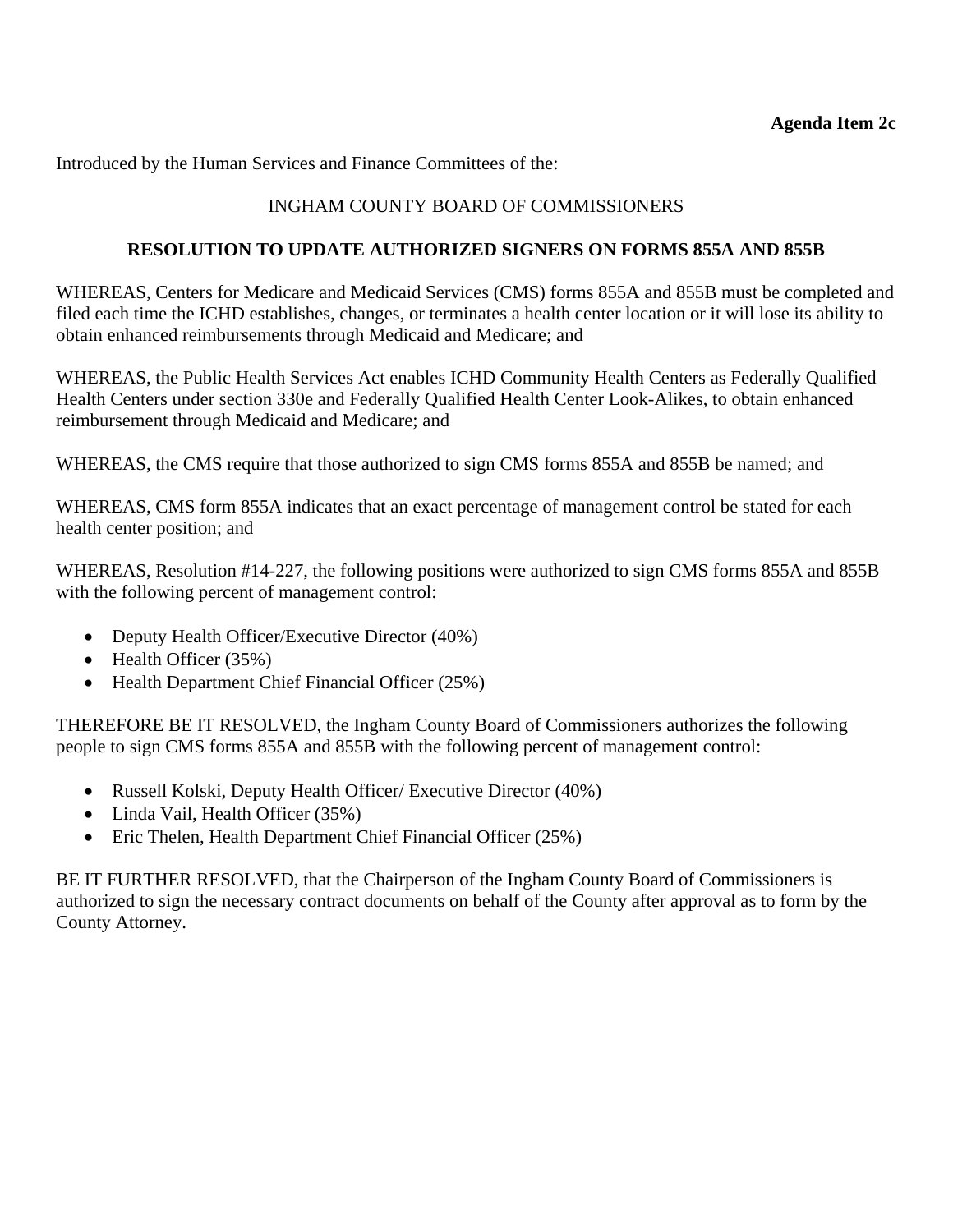#### **Agenda Item 2d**

<span id="page-17-0"></span>

| TO:          | Human Services Committee<br><b>Finance Committee</b>                                  |
|--------------|---------------------------------------------------------------------------------------|
| <b>FROM:</b> | Linda S. Vail, MPA, Health Officer                                                    |
| DATE:        | February 29, 2016                                                                     |
|              | <b>SUBJECT:</b> Resolution to Amend the Agreement with St. Vincent Catholic Charities |

This resolution amends the agreement between Ingham County Health Department (ICHD) and St. Vincent Catholic Charities (STVCC) for interpreter services.

Resolution #16-061 authorized acceptance of \$2,286,075 in Health Center Program Funding for the period of February 1, 2016 through January 31, 2017 from the U.S. Department of Health and Human Services Health Resources and Services Administration (HRSA). This HRSA funding includes \$40,000 to support an extension to an agreement with STVCC for interpreter services.

The current agreement with STVCC ended on January 31, 2016. The HRSA funding includes an extension of the agreement between ICHD and STVCC for the period of February 1, 2016 through January 31, 2017. After which the agreement will auto renew for one year periods contingent on funding. All other terms of the agreement will remain the same.

The Ingham Community Health Center Board has reviewed and supports an amendment to the agreement between ICHD and STVCC and supports any budget adjustments necessary as part of extending the agreement.

I recommend that the Ingham County Board of Commissioners authorize the amendment to the agreement between ICHD and STVCC for interpreter services.

cc: Eric Thelen, w/ attachment Barbara Watts Mastin, w/attachment